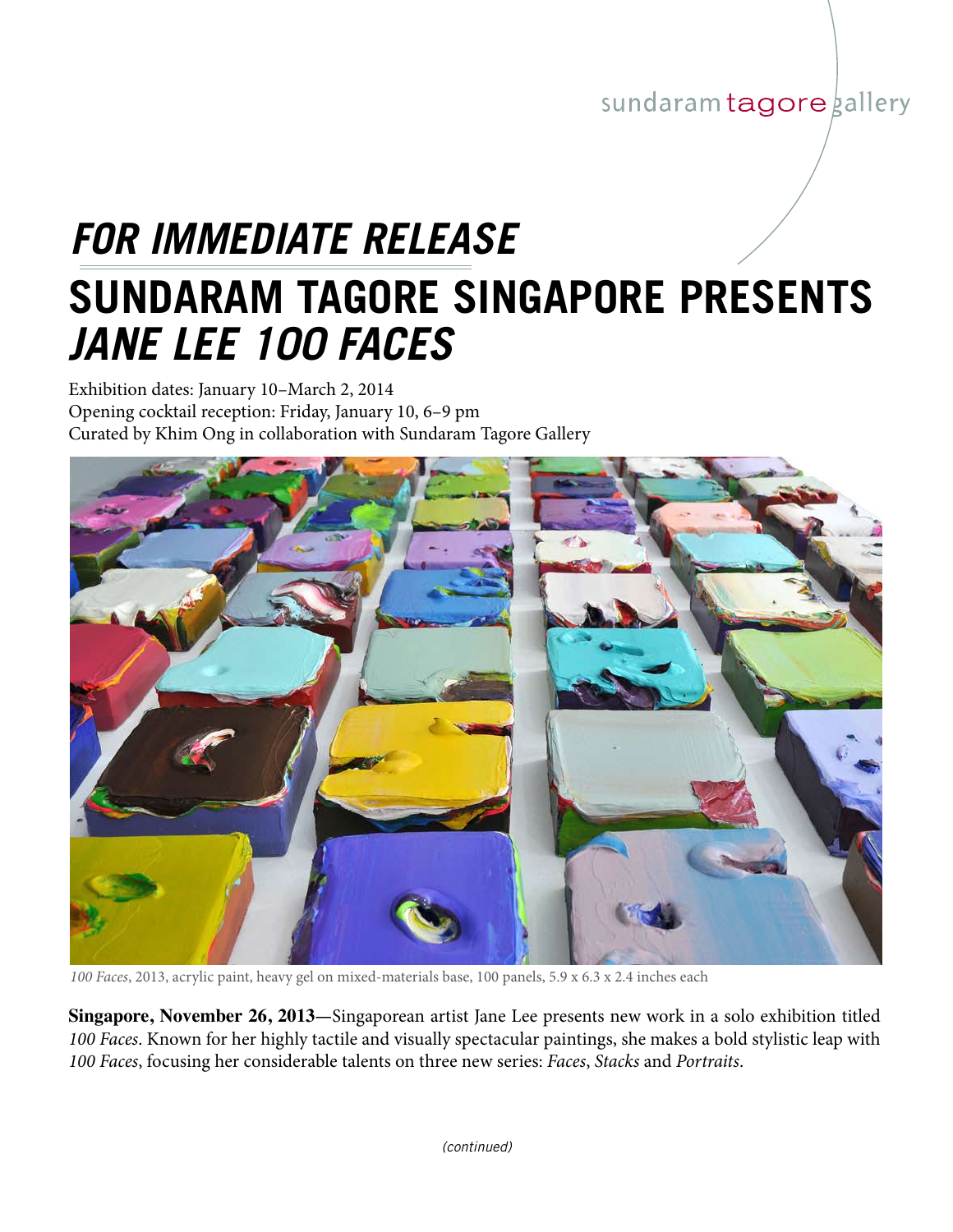Up to now, Lee has been using the very process and materials of painting as the subject of her work. Experimenting with innovative techniques, materials and tools, Lee has been examining the way paintings are constructed by treating the components of a painting—stretcher, canvas, and the paint itself—in new ways. In the process, she raised provocative questions about the significance of painting and the relevance of contemporary art practice.

"Thus far I have largely focused on experimenting with various techniques of creating paintings, for instance, building layers upon a plane," says Lee. "It occurred to me that this process of building up the surface might be influenced by Western practices. This led me to rethink my practice. I started to bring in some experiences of Eastern philosophy, in particular, Chinese painting, where the empty spaces are often the focal point for creating the essence of what the painting attempts to represent."

In the process of examining these influences, Lee began to employ a new approach—subtracting from the surface rather than building on it. Shifting away from highly texturized works, such as *Beyond the Blue* (2011), a sculpted mass of extruded paint that cascades down the wall collapsing onto itself, Lee's new work aims to arouse the viewer's curiosity as to what lies beneath.

This concept is beautifully illustrated in the *Portrait* **series**, comprising eight paintings with predominantly smooth, white surfaces that have been poked, jabbed and scraped to reveal swaths of opulent color hidden below the surface. A deeper look into the chasms of color reveals Lee's process: She's abandoned brushes in favor of a palette knife and her bare hands. She layers different colors of thick, acrylic gel paint, which merge in unexpected ways. She then deconstructs the painting by gouging and scooping the surface with her fingers to forcefully reveal the paintings' colorful secrets.

In *100 Faces*—one hundred deliciously colored small-scale paintings laid out in a dazzling grid—Lee continues to explore the multiple "faces" of painting.

In the *Stack* **series**, three chromatic pillars of paintings, piled high with only their edges exposed, challenge our perception of how a painting should be viewed. Curiosity compels the viewer to twist and crane his or her neck in an effort to see the face of the painting, which—except for the fortunate collector who owns the entire stack—will likely remain a mystery.

If these works draw parallels to edible confections, it's not an accident. Jane Lee's work often alludes to food and, as with previous bodies of work, she has used tools and techniques from the kitchen. Here, she treats the paint like cream, generously slathering on layers with a pallet knife, as if frosting a cake. The results incite a desire to literally consume the work.

Sundaram Tagore Gallery will also be presenting a large-scale work by Jane Lee in the Platforms area at **Art Stage Singapore 2014**: *50 Faces*, 2013, a 10-meter long installation of fifty paintings, each measuring 15 cm x 15 cm x 5 cm, made of acrylic heavy gel, reflective mirror and fiberglass base. Art Stage will be held January 16-19, 2014.

Jane Lee has won numerous awards, including the Celeste Prize in New York. She was a finalist for the 2007 Sovereign Art Prize and was the first recipient of the Singapore International Residency Art Prize in 2007. Her work *Raw Canvas* was showcased at the Singapore Biennale 2008 and Collectors' Stage at the Singapore Art Museum in 2011.